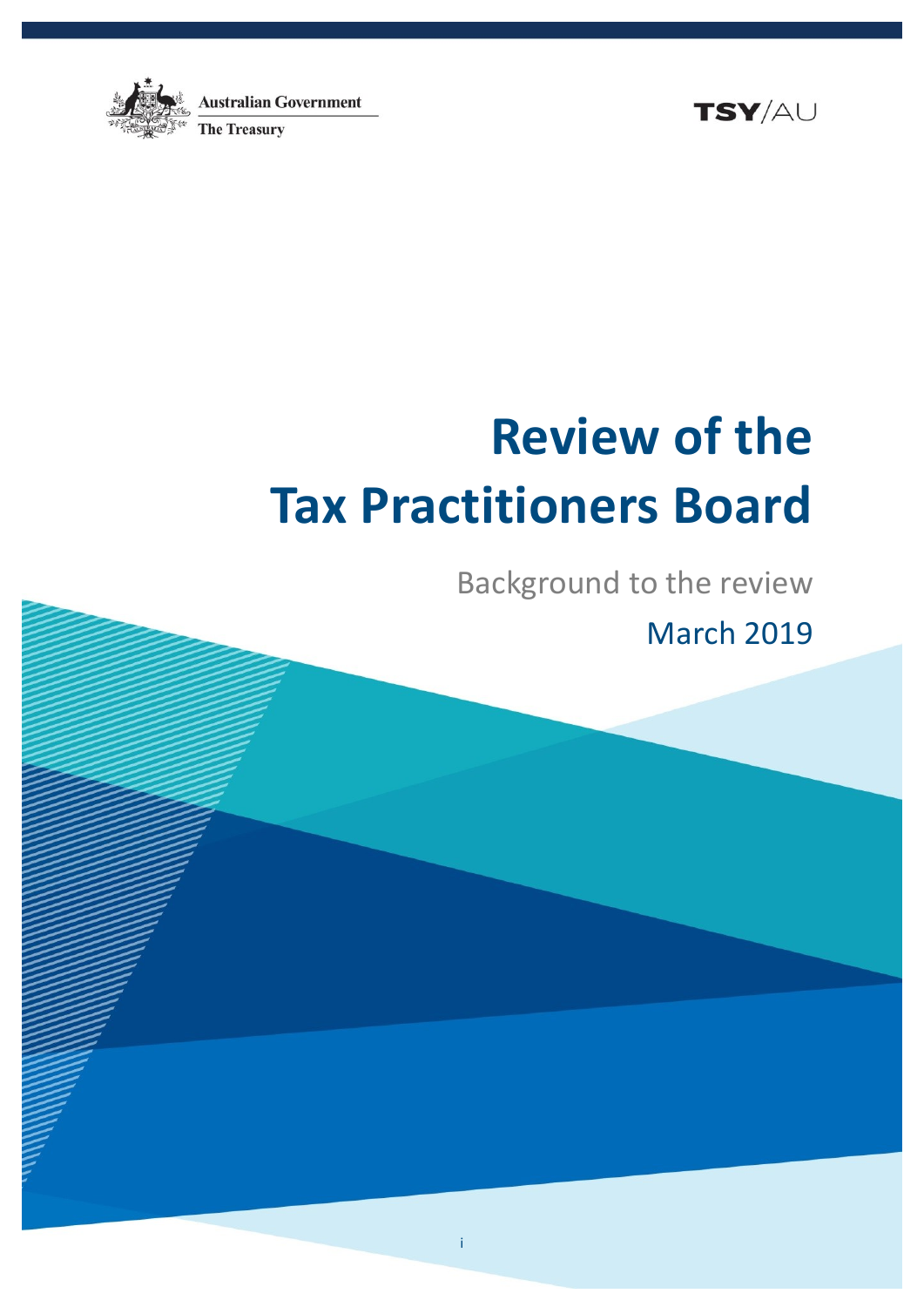© Commonwealth of Australia 2019.

This publication is available for your use under a [Creative Commons Attribution 3.0 Australia](http://creativecommons.org/licenses/by/3.0/au/deed.en) licence, with the exception of the Commonwealth Coat of Arms, the Treasury logo, photographs, images, signatures and where otherwise stated. The full licence terms are available from [http://creativecommons.org/licenses/by/3.0/au/legalcode.](http://creativecommons.org/licenses/by/3.0/au/legalcode)



Use of Treasury material under a [Creative Commons Attribution 3.0 Australia](http://creativecommons.org/licenses/by/3.0/au/deed.en) licence requires you to attribute the work (but not in any way that suggests that the Treasury endorses you or your use of the work).

*Treasury material used 'as supplied'.*

Provided you have not modified or transformed Treasury material in any way including, for example, by changing the Treasury text; calculating percentage changes; graphing or charting data; or deriving new statistics from published Treasury statistics — then Treasury prefers the following attribution:

*Source: The Australian Government the Treasury*.

#### **Derivative material**

If you have modified or transformed Treasury material, or derived new material from those of the Treasury in any way, then Treasury prefers the following attribution:

*Based on The Australian Government the Treasury data*.

#### **Use of the Coat of Arms**

The terms under which the Coat of Arms can be used are set out on the Department of the Prime Minister and Cabinet website (se[e www.pmc.gov.au/government/commonwealth-coat-arms](http://www.pmc.gov.au/government/commonwealth-coat-arm)).

#### **Other uses**

Enquiries regarding this licence and any other use of this document are welcome at:

Manager Media and Speeches Unit The Treasury Langton Crescent Parkes ACT 2600 Email: [medialiaison@treasury.gov.au](mailto:medialiaison@treasury.gov.au)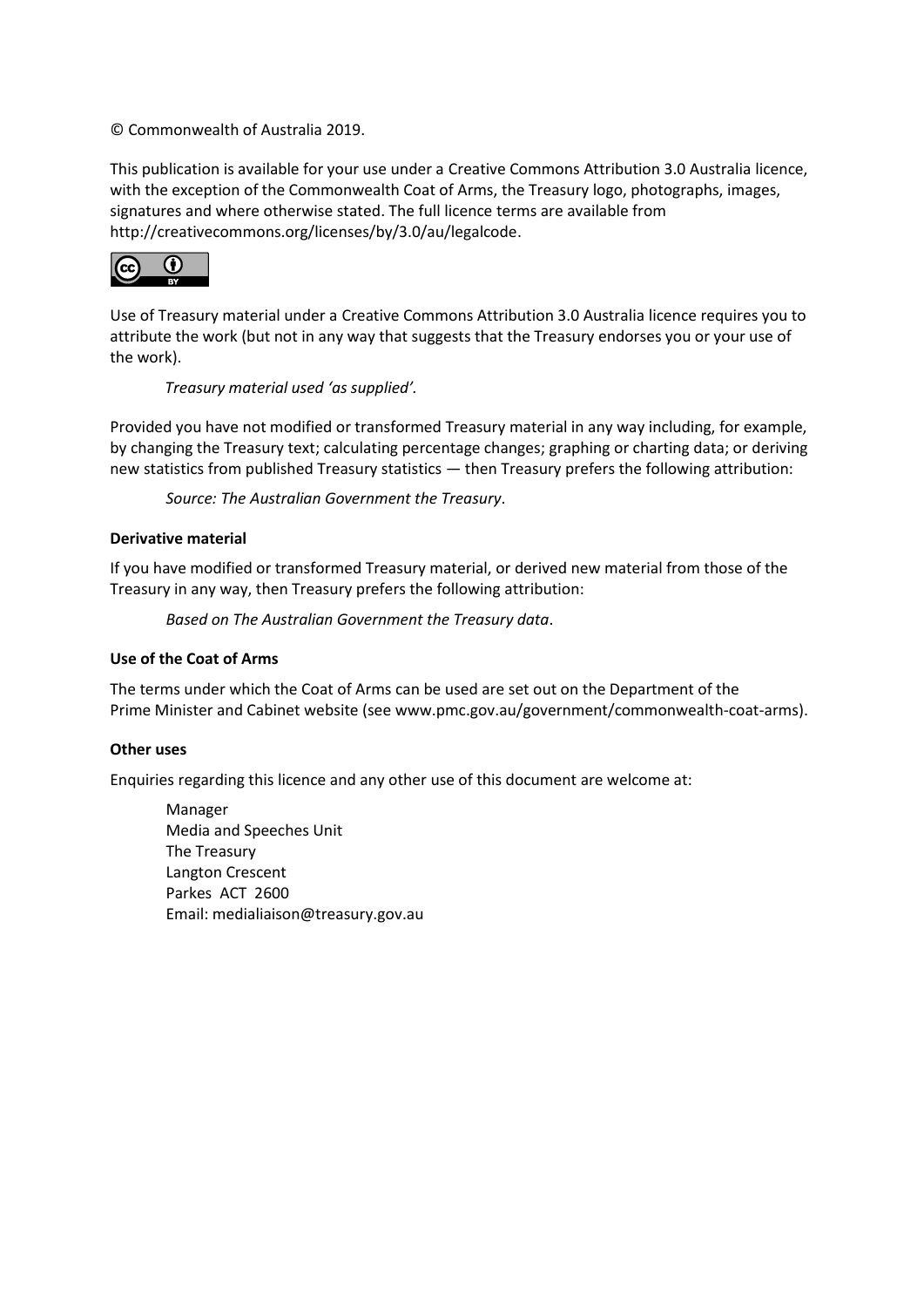## Background to the review of the Tax Practitioners Board

## Previous regime

- The previous regime for regulating tax agents was contained in the tax legislation and was originally introduced in 1943. During that time the tax environment changed and there were a much larger proportion of taxpayers using tax agents to lodge their returns and help them comply with their obligations (see Appendix). A large part of this was moving to a selfassessment regime in the 1980s.
- With the introduction of self-assessment in 1986 it was recognised that the way the tax profession was being regulated needed to be reviewed.
- The regime which existed post self-assessment, included:
	- a registration process for tax agents, but not Business Activity Statement (BAS) agents;
	- provisions which provided that only tax agents were entitled to supply certain tax agent services for a fee;
	- separate state Tax Agents' Boards responsible for registration of tax agents; and
	- administrative penalties for taxpayers making a false or misleading statement resulting in a shortfall amount, or for late lodgment, irrespective of whether they engaged a tax agent to prepare and/or lodge the document.
- The legislative regime introduced in 2009 was intended to ensure that tax agent and BAS services provided to the public were of an appropriate ethical and professional standard. It sought to do so by:
	- requiring tax and BAS agents to be registered and to comply with a nationally consistent and enforceable professional code of conduct;
	- creating appropriate sanctions for misconduct by tax practitioners and safe harbours for taxpayers; and
	- establishing an independent national board to register tax and BAS agents and to monitor and enforce compliance with those standards.

## Key elements of the *Tax Agent Services Act 2009*

The key elements identified when the current regime was implemented in 2009 were:

#### **The establishment of a national Tax Practitioners Board (TPB)**

• The TPB was created to have responsibility for registering tax and BAS agents, ensuring that agents maintain appropriate skills and knowledge, investigating complaints against agents and ensuring that unregistered entities do not hold themselves out to be agents.

#### **A wide scope of application**

BAS agents were to be governed the same way as tax agents, but would only be able to provide a limited range of services relating to BAS.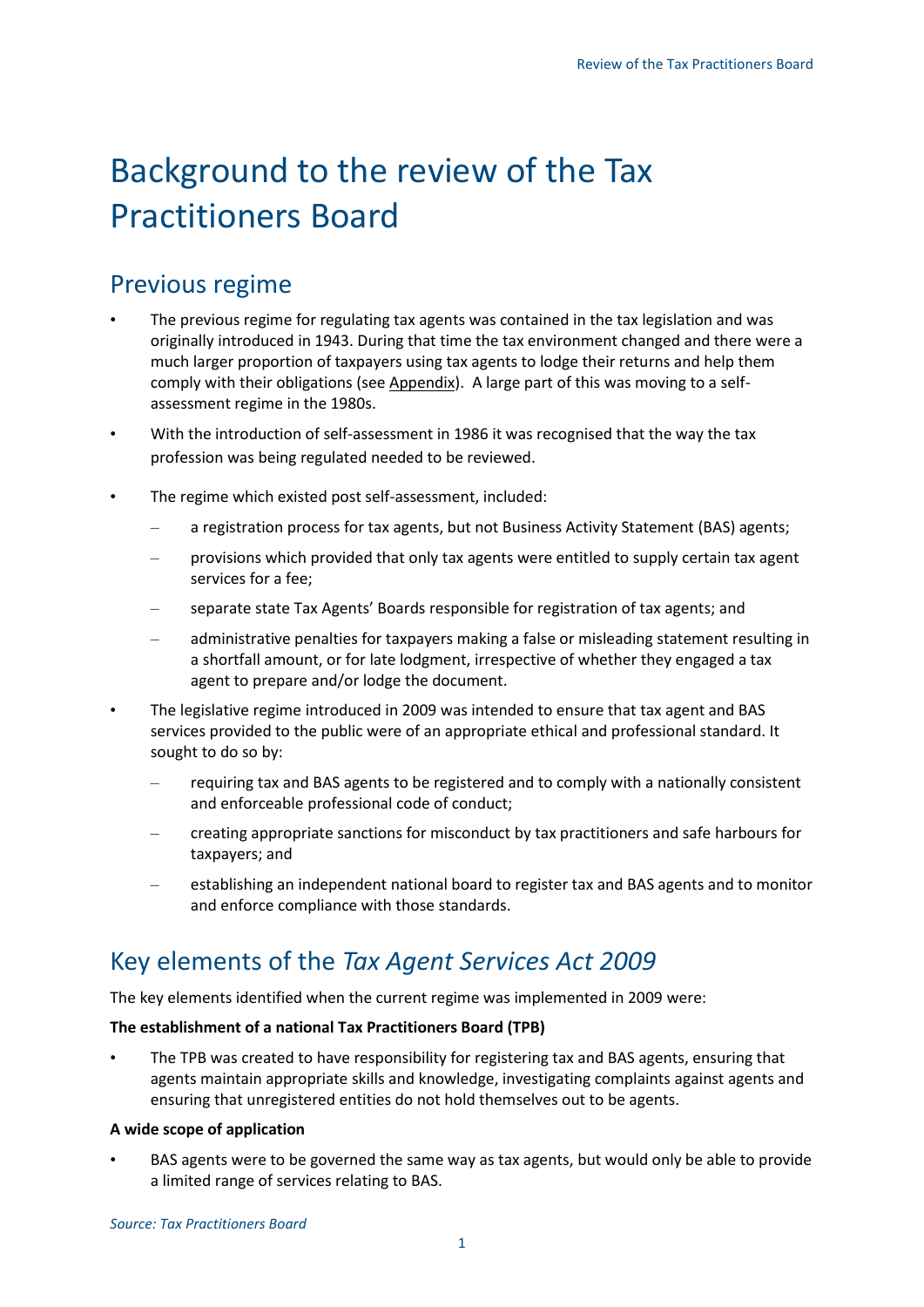#### **Registration requirements**

- Meeting the fit and proper person test, as well as minimum educational qualifications and relevant experience requirements, were required in order to obtain registration. These requirements were less demanding for BAS agents, in recognition of the narrower scope of services they provide.
- To allow for the registration of 'specialist' tax and BAS agents, the TPB was empowered to impose conditions on registration limiting the scope of services agents could provide.

#### **The introduction of a Code of Professional Conduct**

- The Code of Professional Conduct (Code) was introduced to govern the ethical and professional standards of tax and BAS agents.
- The code came out of the 1994 Report of the National Review of Standards for the Tax Profession, *Tax Services for the Public*, which recommended that any code should be legislated to enable a board to impose sanctions for breaches and thereby to enforce compliance.

#### **A range of sanctions for breaches of the Code of Professional Conduct**

- The TPB was given a range of sanction powers where a tax or BAS agent was found to breach the Code.
- The TPB may caution the agent, require the agent to complete training, subject the agent to practising restrictions, require the agent to practise under supervision, or suspend or terminate the agent's registration. The TPB may also apply to the Federal Court for an order to pay a pecuniary penalty for certain serious misconduct.

#### **Safe harbour from penalties**

- A taxpayer who used a tax or BAS agent would benefit from a safe harbour from certain administrative penalties in certain circumstances. Penalties would no longer apply:
	- where a false or misleading statement is made carelessly, provided the taxpayer has taken reasonable care to comply with the tax obligations by giving their tax or BAS agent the information necessary to make the statement; and
	- where a document is not lodged on time in the approved form due to the tax or BAS agent's carelessness, provided the taxpayer gave the agent the necessary information, in sufficient time, to lodge the document on time and in the approved form.

#### **Tax (Financial) Advisers (TFAs)**

- Up until 30 June 2014, financial services licensees and their authorised representatives did not need to register with the TPB if they provided tax advice in the course of providing financial product advice, unless they provided a broader range of tax or BAS agent services.
- From 1 July 2014, entities that give tax advice in the course of giving advice that is usually provided by financial services licensees need to be registered with the TPB and comply with the various regulatory requirements.
- This was to ensure the consistent regulation of all forms of tax advice, irrespective of whether it is provided by a tax agent, a BAS agent or an entity in the financial services industry. It also sought to minimise compliance costs by avoiding regulatory overlap between the TPB and ASIC, achieved in part by removing legislative impediments to the TPB and ASIC sharing information.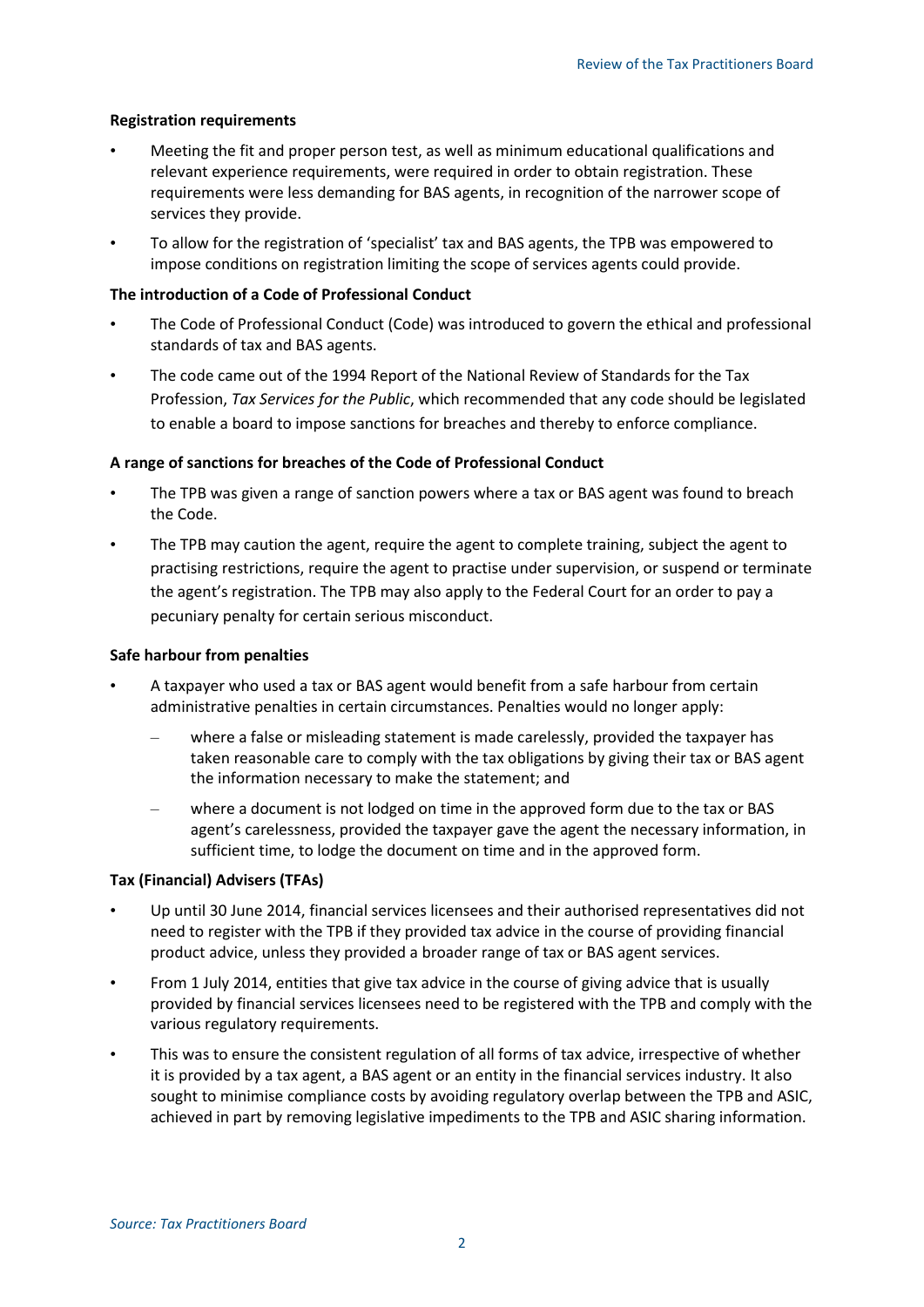### Purpose of the 2009 regime

- A national TPB was to:
	- provide a nationally consistent regulation that could allocate and use resources more efficiently;
	- provide certainty to agents of what is expected of them through registration, broader regulation and the introduction of the Code. This was also to improve taxpayer confidence;
	- introduce a wider range of more constructive and administrative sanctions to improve agent performance; and
	- provide appropriate consequences and disincentives for misconduct by replacing criminal penalties with civil penalties.

## Why is there a TPB review?

- As part of its establishment phase, it was considered efficient for the TPB to sit within the ATO, due to the administrative obligations that would otherwise apply to it as a separate agency. However, it was intended for there to be a post-implementation review to assess whether this arrangement remains appropriate and satisfactory.
- The role of tax practitioners and new entrants into the profession is evolving. Technological advancements have both changed the landscape for tax practitioners and created new opportunities to assist taxpayers comply with their tax obligations. Given the tax system has changed considerably since the Act was introduced, there is a need to reconsider the current regulatory framework of the tax profession and the current structure of the TPB.
- The review will provide an opportunity to evaluate current and future suitability and effectiveness of the legislative and governance framework, the regulation of the sector and to identify possible improvements.